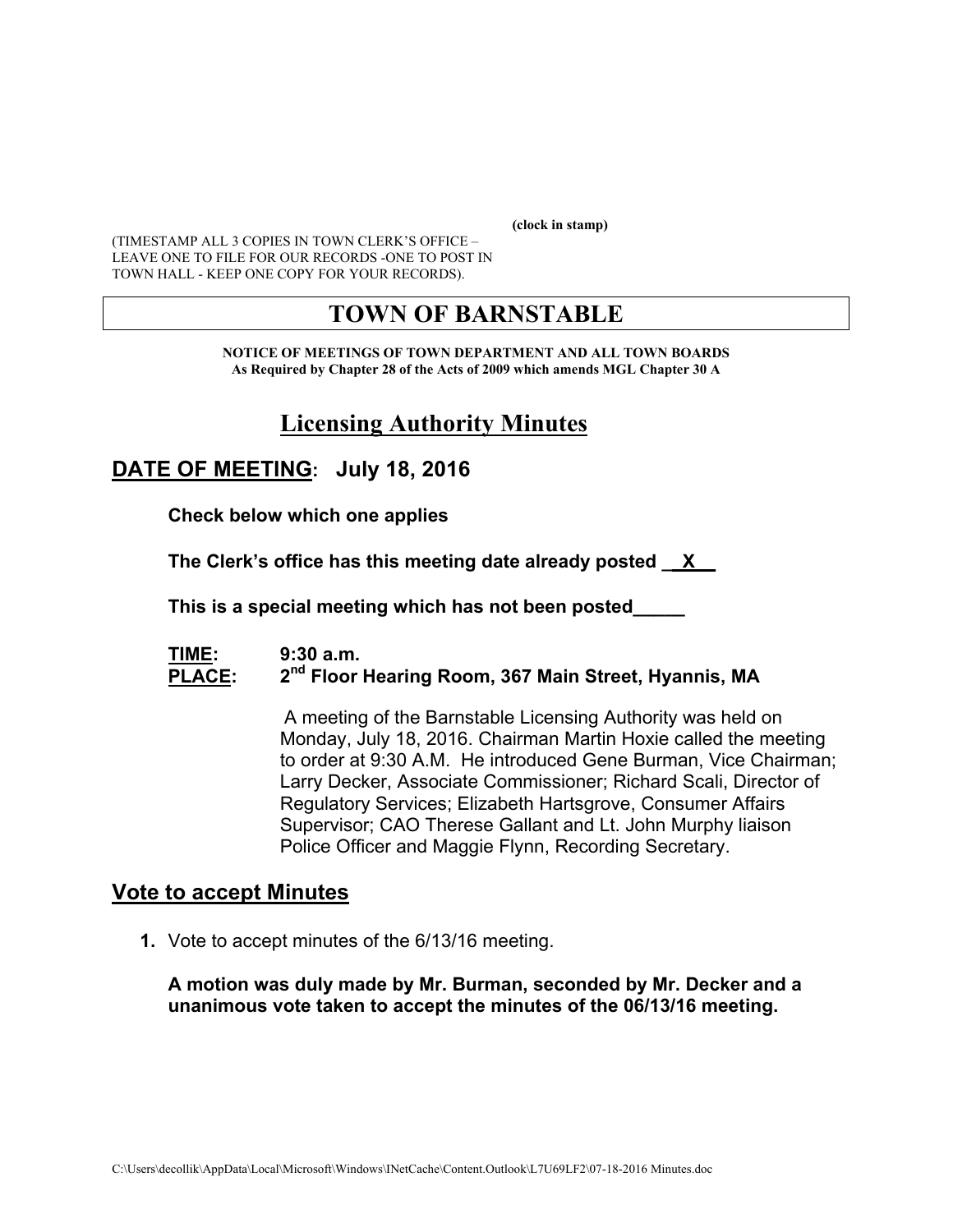## **New Business:**

**1. Lemon Law Sticker Audit:** The Office of Consumer Affairs and Business Regulation conducted an audit regarding sticker compliance for several Barnstable Class I and Class II licensees.

*Mr. Scali stated that this is informational for the Commissioners and copies of letters will be placed in the files. No vote required.* 

**2. Application for a New Pedicab Operator's License:** Application of Seth A. Heuiser, 37 Sam Ryder Rd., Chatham for a Pedicab Operator's License.

*Seth Heuiser has applied for the license. He is a first time pedicab operator, career as a tour guide. Temporary permits were issued until this hearing. Mr. Scali asked if the riders are still requesting a \$5 minimum from the public; yes. Night time is very busy. Mr. Burman asked about insurance. The pedicabs are insured; copies of insurance binders have been provided to Licensing.* 

**A motion was duly made by Mr. Burman, seconded by Mr. Decker and a unanimous vote taken to accept the application as presented.** 

#### 3. **Application for a One Day All Alcohol and One Day Entertainment**

**Licenses:** Application of Jamie Bohlin on behalf of the Cape Cod Young Professionals for one day all alcohol and entertainment licenses for the Back to Business Bash networking event. The event will be taking place at the Barnstable Municipal Airport, 480 Barnstable Road, Hyannis on 9/29/16 from 5:00 PM to 10:00 PM. Entertainment to include four performers with four pieces.

*Ann VaVleck appeared on behalf of the event. Cape Cod Beer will be serving along with 2 other vendors. School of Bartending personnel will also be serving.* 

**A motion was duly made by Mr. Burman, seconded by Mr. Decker and a unanimous vote taken to accept the application as presented.** 

**4. Application for One Day Beer Only and Entertainment Licenses:** Application of Amanda Converse on behalf of LoveLiveLocal for a one day beer only and one day entertainment license for the LoveLocal Fest. The event will be taking place on two separate occasions on 7/31/16 and 9/25/16. They will be located at the Aselton Park and the Cape Cod Maritime Museum, 135 South Street, Hyannis beginning at 9:00 AM. Entertainment to include live music with 8 pieces and 8 performers.

*Amanda Converse and Beth Marcus appeared on behalf of this application. This is our 4<sup>th</sup> season this is our first year serving beer with Cape Cod Beer. Beth Marcus has experience at this location. Mr. Burman asked about parking, encourage people to park at the town lots.*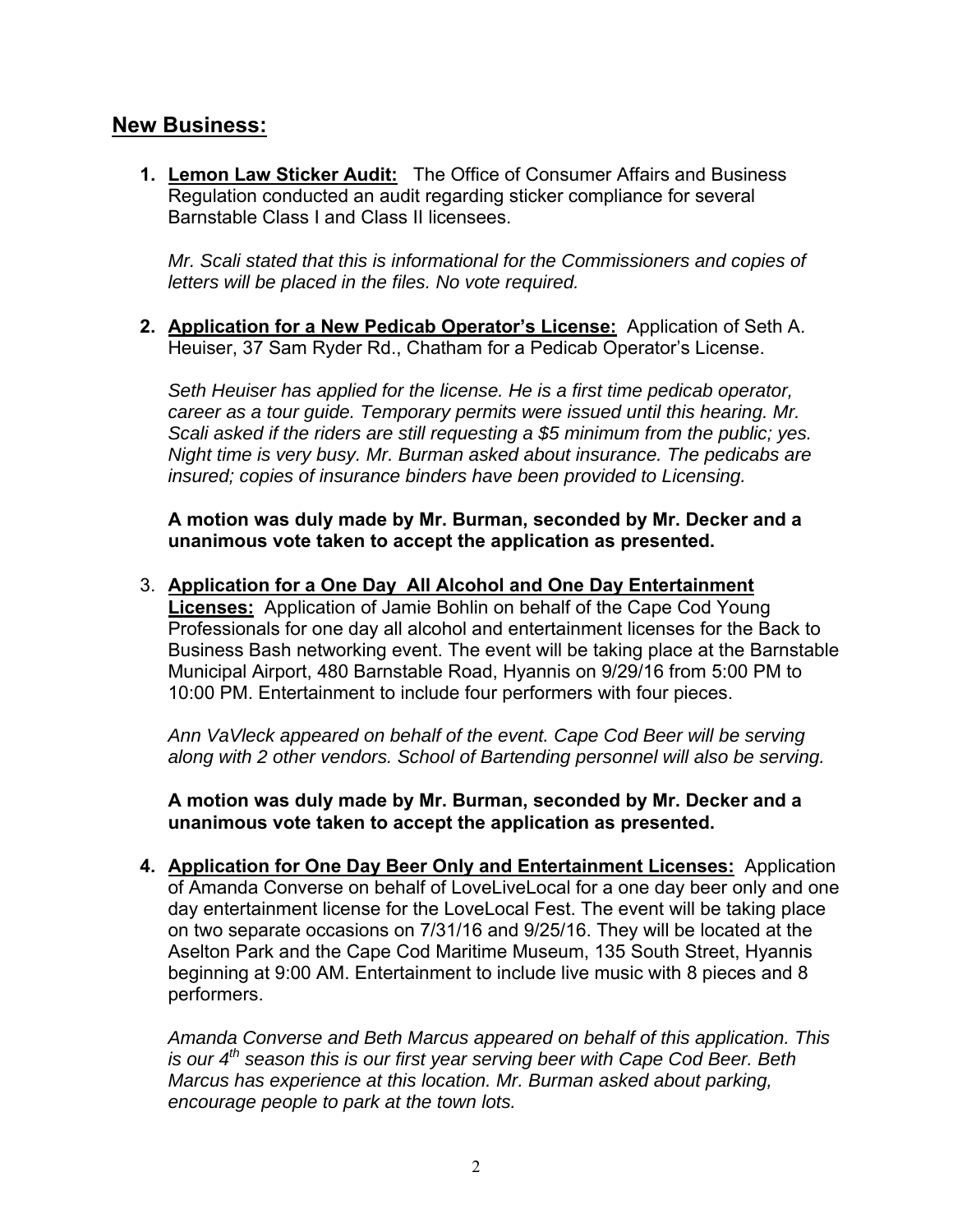**A motion was duly made by Mr. Burman, seconded by Mr. Decker and a unanimous vote taken to accept the application as presented.** 

**5. Application for One Day Beer Only and Entertainment Licenses:** Application of W Patrick Lentell on behalf of SEMC Sports for a one day beer only and one day entertainment license for the Green Run Event. The event will take place on 8/7/16 at the Lowell Park Woodlands, 0 Putnam Avenue, Cotuit from 7:30 AM to 11:30 AM. Entertainment to include amplified music for 4 performers with 4 pieces.

*Pat Lentell appeared on behalf of this application. This is an annual event but we would like to serve beer this year. This is a benefit for the Barnstable Land Trust. Mr. Scali wants the letter from the Land Trust updated to include the beer service and by whom. The insurance needs to be updated to include BLT and the Town of Barnstable.* 

**A motion was duly made by Mr. Burman, seconded by Mr. Decker and a unanimous vote taken to accept the application as presented with the following conditions: a letter from the Barnstable Land Trust approving beer sales. An updated insurance Binder and finalized alcohol server information.** 

**6. Application for (2) One Day Entertainment Licenses:** Application of David Kuehn on behalf of the Cotuit Center for the Arts for (2) one day entertainment licenses for the Musical Theatre Dance Workshop Class Performances. The events will take place on 7/29 and 7/30/2016 beginning at 8:00 PM at the Cotuit Center for the Arts, 4404 Falmouth Rd., Cotuit. Entertainment is to be nonamplified theatre/puppet show for approximately one hour.

*David Kuehn appeared and explained the event to the Commissioners. The program is four different vignettes that will walk through the properties on the campus. Everything should be completed before dusk. There are a number of discussions going on with the campus expansion. Mr. Scali is recommending a hold put on this application. There has been ongoing interaction at 17 Savinelli Road. The issue is the allowed use for 17 Savinelli Road, it's only for education. Expanded use and being open to the general public, the use changes and it is not approved at that location. It was suggested that the program take place on the currently licensed premises.* 

*The request for two One Day Entertainment Licenses was not approved.* 

#### **7. Consent Agenda:**

**A motion was duly made by Mr. Burman, seconded by Mr. Decker and a unanimous vote taken to accept the Consent Agenda as presented.**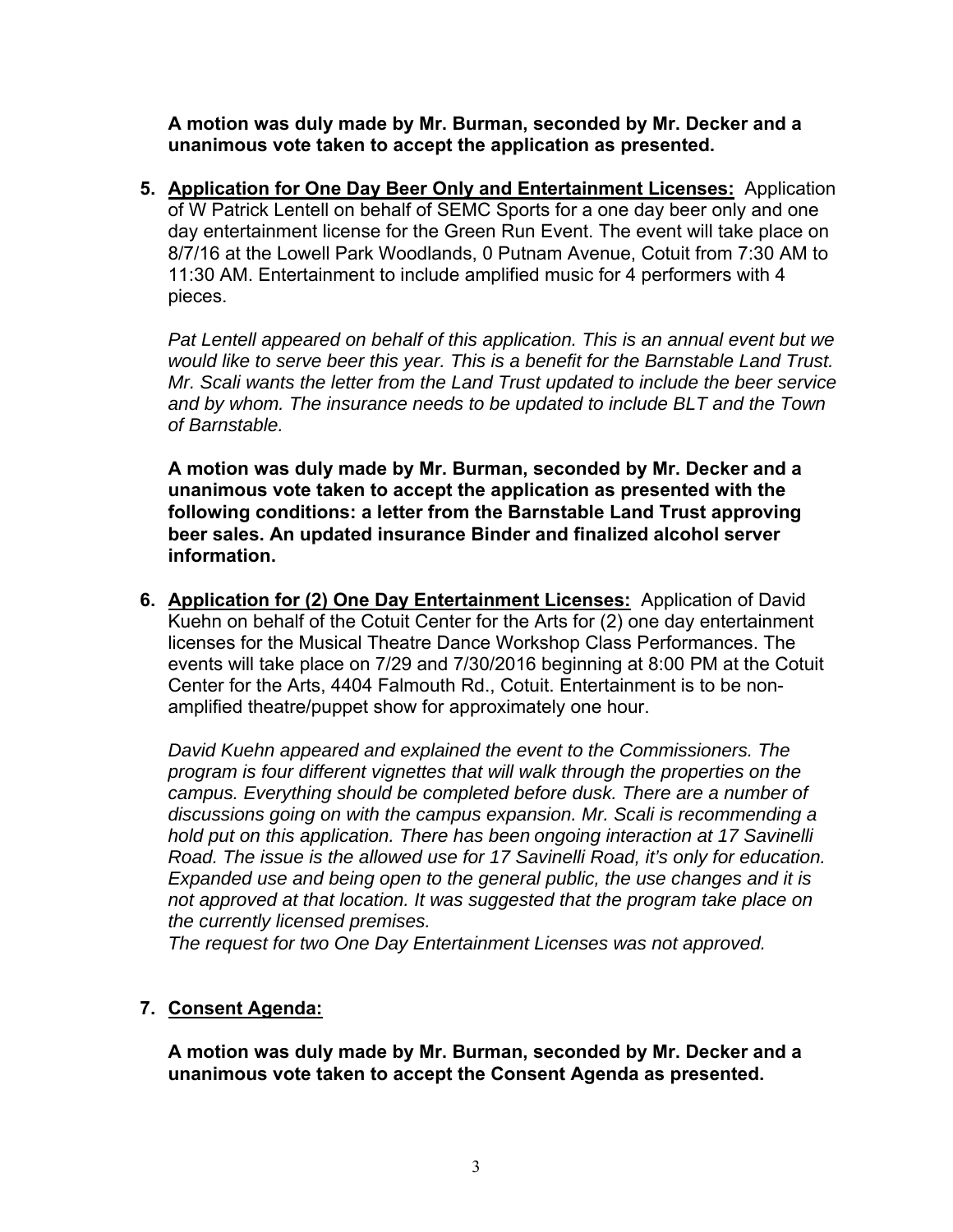## **Public Hearings:**

#### 1. **Application for a New Annual Non Intoxicating Beverages License:**

Application of The Local Juice Inc., d/b/a The Local Juice, 539 South St. Hyannis, Jen Villa, Manager, for an Annual Non Intoxicating Beverages License. Hours of operation will be 8:00 am to 5:00 pm daily. There will be no seating.

Jen Villa appeared on behalf of the application. Fruit and vegetable juices and *smoothies will be served at the location; 6 different recipes. We are also at farmers markets.* 

**A motion was duly made by Mr. Burman, seconded by Mr. Decker and a unanimous vote taken to accept the application as presented.**

2. **Application for a Change of Location for Annuial Class 1 Auto Dealer License:** Application of 25 RTE 28, Inc., d/b/a Audi of Cape Cod, Joseph Laham, Manager, for a Change of location for a Class I Auto Dealer License from its current location at 270, 278 and 258 North Street, Hyannis. Licensee to be located at 25 Falmouth Road 28 Hallet Road, 49 Bearse Road, 29 Bearse Road and 28 Bearse Road, Hyannis, for 89 customer, employee and handicap vehicle spaces and 115 vehicle storage spaces for a combined total of 204 parking spaces all approved by the Interim Building Commissioner on 6/27/16.

*Attorney Jeff Ford appeared on behalf of this application. This will be a principal dealership for Audi alone. Two separate site plan reviews have been completed for this site.* 

**A motion was duly made by Mr. Burman, seconded by Mr. Decker and a unanimous vote taken to accept the application as presented.** 

# **Show Cause Hearings:**

#### 1. **Continuation of Show Cause Hearing for Brito's Auto Sales:**

The Licensing Authority held a continued show cause hearing update, on April 11, 2016, from December 14, 2015 for violating Code of the Town of Barnstable, Massachusetts, §228-1, Town of Barnstable's Class I & II Regulations and M.G.L. c.140 §59 as cited in letter dated October 20, 2015, at the Brito's Auto Sales located at 657 Yarmouth Road, Hyannis and on Town property located at 629 Yarmouth Road.

*Elizabeth Hartsgrove and Therese Gallant made two site visits recently. The area has been significantly improved. They are suggesting that weekly visits are to be done and to close their Show Cause Hearing. Mr. Scali asked for details. He does*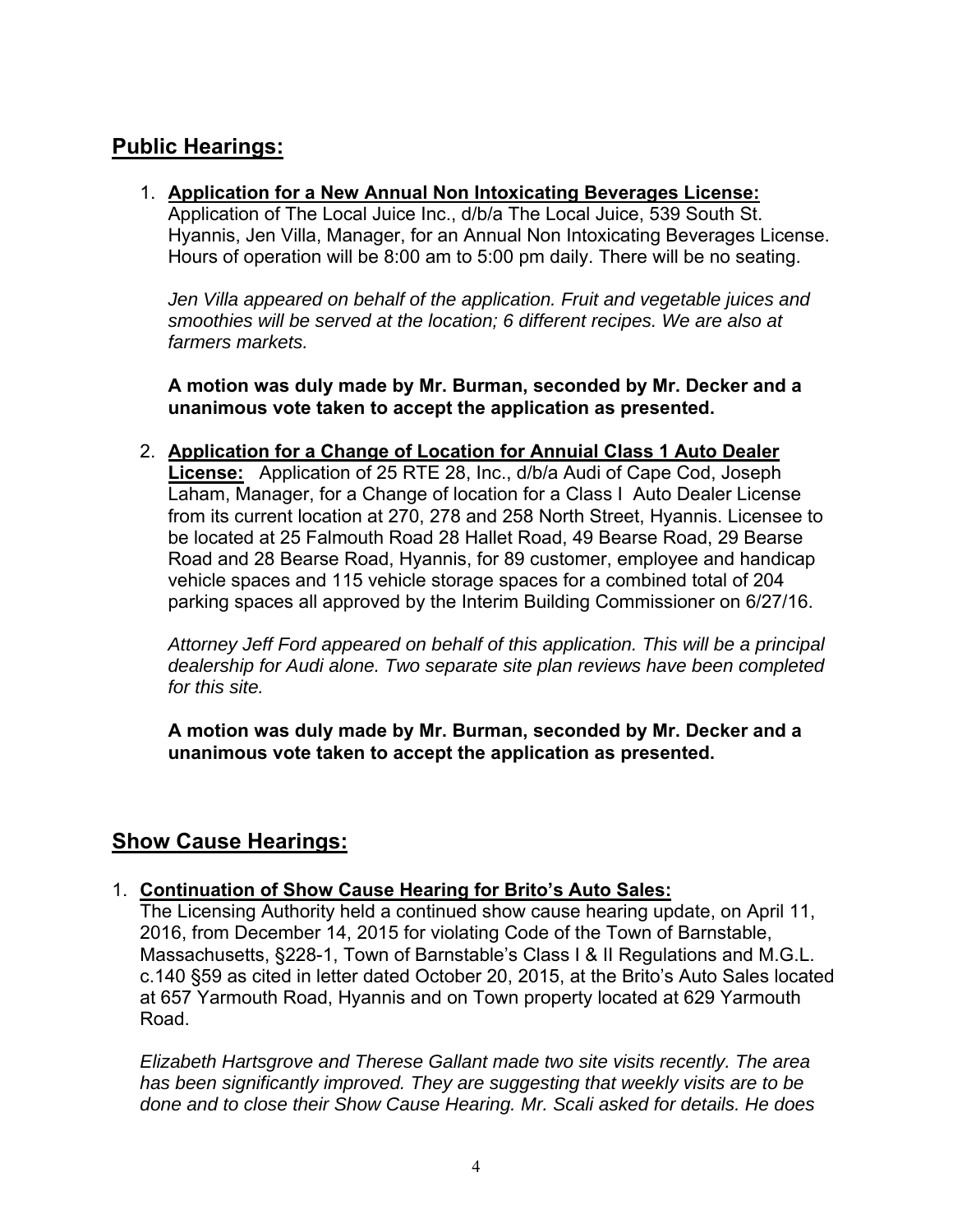*not agree with this. There is someone living on the property. An engineered plan is required, your plan was rejected. Jeremy stated that he did not hear back from Robin Anderson until July 1, 2016. Mr. Scali suggested that suspensions are in order. There are a number of issues on the property. This is one lot, it is only one*  parcel. A plan was submitted in April and June and they were denied by Building. Mr. *Britto stated that he was going to demolish.* 

*Mr. Britto is making headway but there are still over 16 cars on the property. Mr. Scali stated that this has been going on since January. Lt Murphy stated there is a level of frustration on both ends. The Britto's have a long history and Jeremy is a new business owner. He did not anticipate some of the pitfalls especially following rules and regulations. Part of your responsibility of holding a license is to comply with the Board and the Consumer Affairs office.* 

*Manny Britto has been there since 1949, now there are so many changes.* 

*Bud Breault, the airport manager has concerns with trash on the property. We are prepared to put in a fence on the property lines. There have been some TSA issues.* 

*There are no cars allowed on town property but he is over the 16 cars. 8 display spaces and 8 customer spaces that must be open for customers.* 

*Mr. Hoxie is inclined to give one more month. Something needs to happen in this next month. An engineered plan is required and the Britto's must work with the Consumer Affairs office to make significant progress.* 

**\*\*\*\*Continued to August 22, 2016 without further notice\*\*\*\***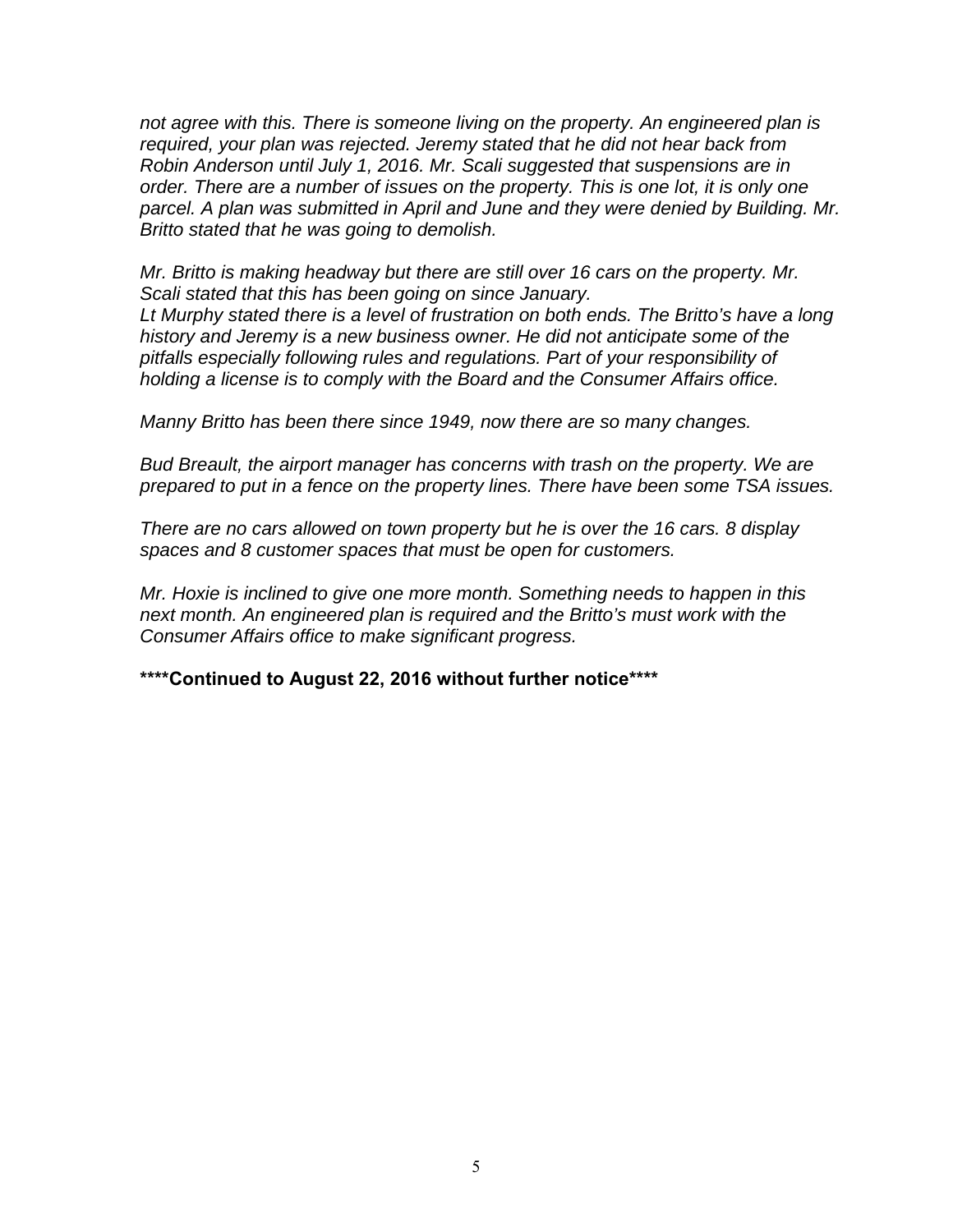## **Licensing Division Updates:**

- **1. Licensing Department updates:** Rules and Regulations will be on a public hearing on August 22, 2016. The Plastic Bag ordinance is being worked on; implementation by October 3rd. Mr. Decker asked about the Licensing Authority to take over the Private Parking lots; still an open issue.
- **2. Police Department updates**: Officer Gallant has hit the ground running. Compliance checks were done. We did have some failures as compared to the previous year. A very tumultuous time in our country at this time. We have a Town Manager and a Police Chief that are ahead of the curve. We are a community according to Lt. Murphy.

Release of Executive Session Minutes, if any (0).And any other new business to come before the Licensing Authority.

#### **The meeting was adjourned at 10:38**

**Respectfully submitted,** 

#### **\_\_\_\_\_\_\_\_\_\_\_\_\_\_\_\_\_\_\_\_\_\_\_\_\_\_\_\_\_ \_\_\_\_\_\_\_\_\_\_\_\_\_\_\_\_\_\_\_\_\_\_\_ Margaret D. Flynn, Recorder Martin Hoxie, Chairman Town of Barnstable Licensing Authority Town of Barnstable Licensing Authority**

**Matters not reasonably anticipated by the Chair** 

**The list of matters, are those reasonably anticipated by the president/chair, which may be discussed at the meeting. Not all items listed may in fact be discussed and other items not listed may in fact be discussed and other items not listed may also be brought up for discussion to the extent permitted by law. It is possible that if it so votes, the sub-committee may go into executive session. For your information the section of the M.G.L. that pertains to postings of meetings is as follows: Except in an emergency, in addition to any notice otherwise required by law, a public body shall post notice of every meeting at least 48 hours prior to such meeting, excluding Saturdays, Sundays and legal holidays. In an emergency, a public body shall post notice as soon as reasonably possible prior to such meeting. Notice shall be printed in a legible, easily understandable format and shall contain: the date, time and place of such meeting and a listing of topics that the chair reasonably anticipates will be discussed at the meeting. Meetings of a local public body, notice shall be filed with the municipal clerk, and posted in a manner conspicuously visible to the public at all hours in**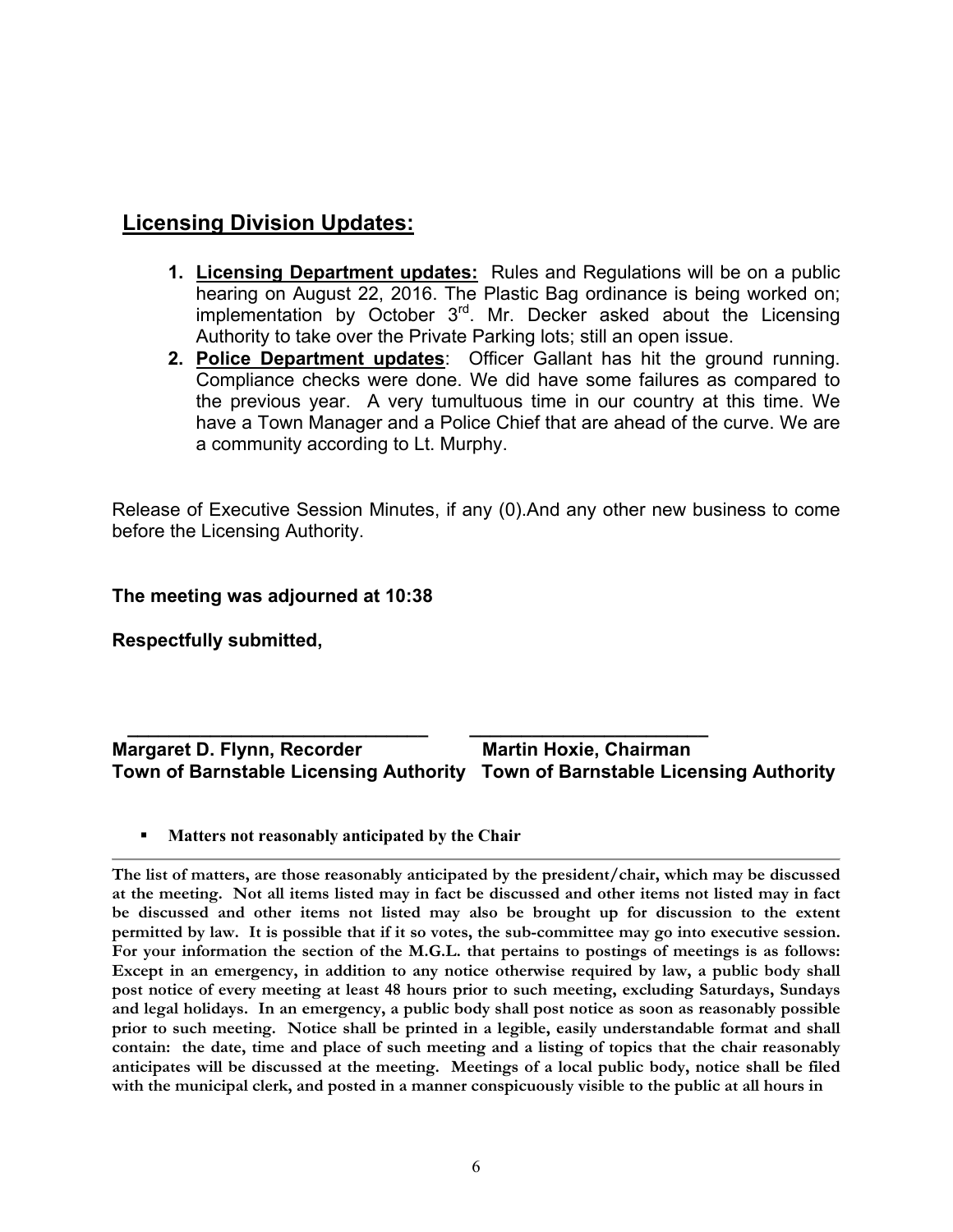# **Town of Barnstable Consumer Affairs Elizabeth G. Hartsgrove, Supervisor Licensing Authority 200 Main Street Hyannis, MA 02601 www.town.barnstable.ma.us**

Telephone: (508) 862-4674 Fax: (508) 778-2412

# **BARNSTABLE LICENSING AUTHORITY CONSENT AGENDA July 18, 2016**

## **Renewals:**

- **1. Application for a One Day Wine Only One Day Entertainment License:** Application of Stephen Hemberger on behalf of the Historical Society of Santuit and Cotuit for a one day wine only and one day entertainment license for the annual Taste of Cotuit Fundraiser. Event to be held at the Historical Society, 1148 Main St., Cotuit on 7/23/16 from 6:00 PM to 8:00 PM. Entertainment to include one acoustic guitar.
- **2. Application for (2) One Day All Entertainment License:** Application of Jennifer Williamson behalf of the Osterville Historical Museum for a one day entertainment license for the annual Art at the Museum Event. The event is to be held at the Osterville Historical Museum, 155 West Bay Road, Osterville on 7/20/16 from 12:30 PM to 5:00 PM. The second event is the 25<sup>th</sup> Annual Antiques Show also locasted at the Osterville Historical Museum, 155 West Bay Road, Osterville on August 18, 2016 from 9:00 AM to 4:00 PM.
- **3. Application for a One Day Entertainment and a One Day Wine and Malt License:** Application of Heidi Filmer-Gallagher on behalf of the Mass Audubon Long Pasture for a one day entertainment and one day wine and malt license for the annual Summer Soiree at Long Pasture. The event will take place at the Long Pasture, 325 Bone Hill Road, Cummaquid on August 11, 2016 from 5:30 PM to 10:00 PM. Entertainment to include five performers with 4 pieces.